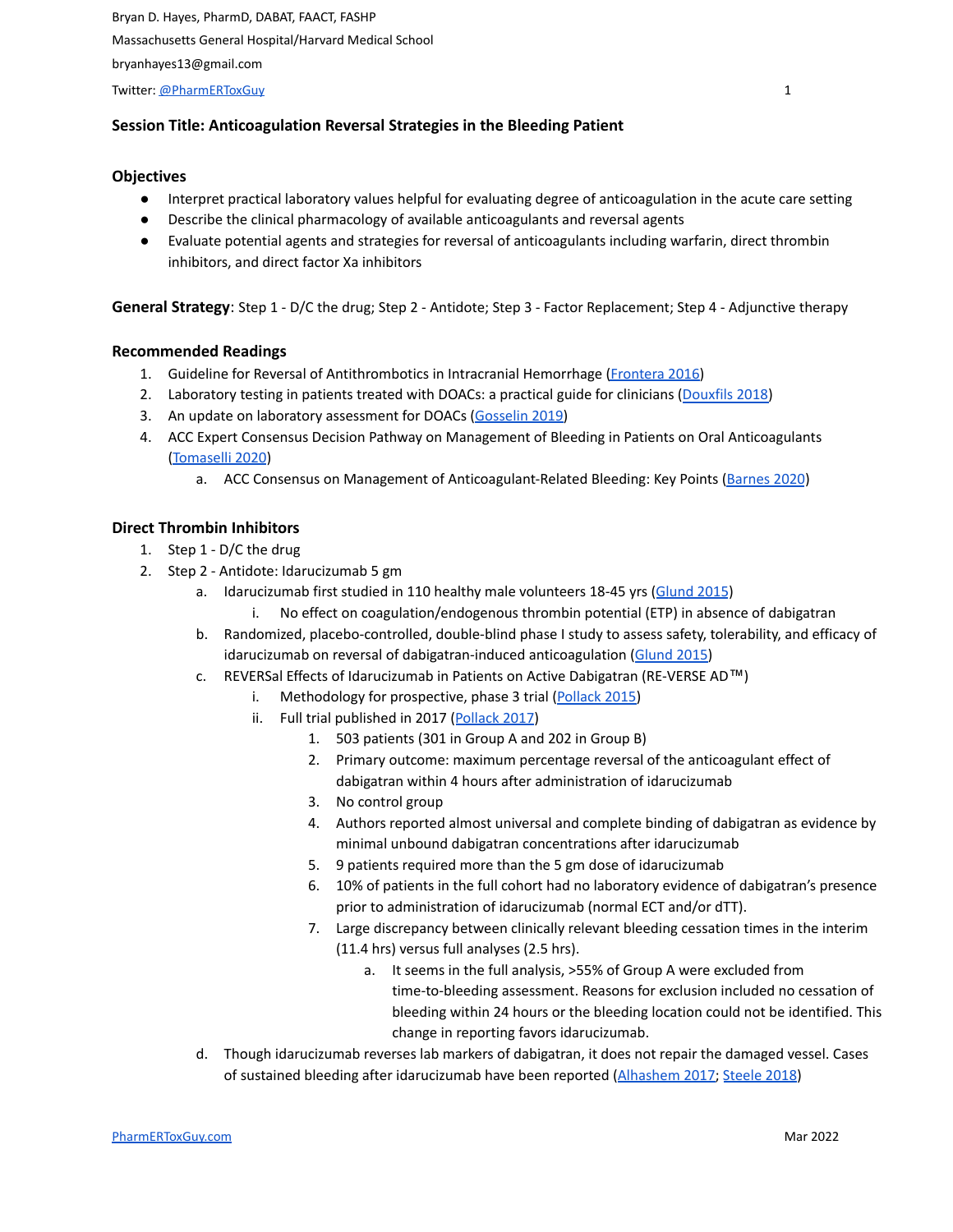Bryan D. Hayes, PharmD, DABAT, FAACT, FASHP

Massachusetts General Hospital/Harvard Medical School

bryanhayes13@gmail.com

**Twitter:** [@PharmERToxGuy](https://twitter.com/PharmERToxGuy) 2

- e. Approved 5 gm dose may not be sufficient in all cases, particularly in patients with renal failure who are unable to clear dabigatran. [\(Simon](https://www.ncbi.nlm.nih.gov/pubmed/28426914) 2017)
- f. Impaired renal function associated with increased exposure/decreased clearance of idarucizumab; dabigatran also cleared more slowly with decreased renal function [\(Glund](https://www.ncbi.nlm.nih.gov/pubmed/27317414) 2017, [Eikelboom](https://pubmed.ncbi.nlm.nih.gov/31582135/) 2019)
- 3. Step 3 Factor Replacement
	- a. If idarucizumab is unavailable activated prothrombin complex concentrate (aPCC) or four factor prothrombin complex concentrate (4F-PCC) [\(Tomaselli](https://pubmed.ncbi.nlm.nih.gov/32680646/) 2020)
- 4. Step 4 Adjunctive therapy
	- a. Charcoal
		- i. Consider for known recent ingestion within 2-4 hours ([Tomaselli](https://pubmed.ncbi.nlm.nih.gov/32680646/) 2020)
	- b. HD/CVVH
		- i. Intermittent HD removes dabigatran effectively but is not always feasible in a hemodynamically unstable patient [\(Liesenfeld](http://www.ncbi.nlm.nih.gov/pubmed/26272714) 2016).
			- 1. Rebound concentration may occur upon cessation of HD [\(Chai-Adisaksopha](https://www.ncbi.nlm.nih.gov/pubmed/26270886) 2015)
		- ii. CVVHD does not reach comparable elimination rates and is not fast enough to prepare for urgent interventions in patients with high bleeding risks.
		- iii. Rebound dabigatran concentrations are reported after idarucizumab administration in the setting of severe renal failure. ([Stecher](https://www.ncbi.nlm.nih.gov/pubmed/28459790) 2017, [Eikelboom](https://pubmed.ncbi.nlm.nih.gov/31582135/) 2019)

# **Factor Xa Inhibitors**

- 1. Step 1 D/C the drug
- 2. Step 2 Antidote
	- a. Andexanet alfa is a modified recombinant human factor Xa decoy protein that sequesters factor Xa inhibitors to restore endogenous FXa activity.
	- b. In two randomized, double-blind, placebo-controlled parallel trials of healthy volunteers, ANNEXA-A and ANNEXA-R evaluated adults (50-75 y/o) assigned apixaban or rivaroxaban, respectively. ([Siegal](https://www.ncbi.nlm.nih.gov/pubmed/26559317) 2015)
		- i. Subjects were given andexanet as either bolus only (400 mg for apixaban/800 mg for rivaroxaban) or bolus plus a 120-minute infusion (4 mg/min for apixaban or 8 mg/min for rivaroxaban).
		- ii. Andexanet decreased anti-FXa activity in both apixaban and rivaroxaban compared with placebo regardless of bolus and/or infusion regimen (p < 0.001) for up to 2 hours
		- iii. No serious adverse events reported, though andexanet recipients did have non-neutralizing antibody development (17% compared with 2% placebo).
		- iv. Funded by Portola Pharmaceuticals (maker of andexanet)
	- c. ANNEXA-4 was multicenter, prospective, open-label, single-group study of patients with acute major bleeding [\(Connolly](https://pubmed.ncbi.nlm.nih.gov/30730782/) 2019) - [REBEL](https://rebelem.com/annexa-4-andexanet-alfa-and-factor-xa-inhibitors/) EM has a full summary and analysis of the trial
		- i. 352 patients with acute major bleeding who had received apixaban, rivaroxaban, edoxaban, or enoxaparin within 18 hours of enrollment
		- ii. Bleeding locations were GI (64%), intracranial (26%), and other (10%)
		- iii. Anti-FXa activity decreased in pts on rivaroxaban after andexanet bolus (92%, 95% CI 88-94%) and returned to 70% of baseline by 4 hours
		- iv. Anti-FXa activity decreased in pts on apixaban after andexanet bolus (93%, 95% CI 87-94%) and infusion (92%, 95% CI 91-93%) and returned to 60% of baseline by 4 hours
		- v. Efficacy Outcomes (254 patients):
			- 1. 204 (82%) "excellent" or "good" hemostatic efficacy at 12 hours (95% CI 77 87)
				- a. GIB 85% (95% CI 76 94)
				- b. ICH 80% (95% CI 74 86)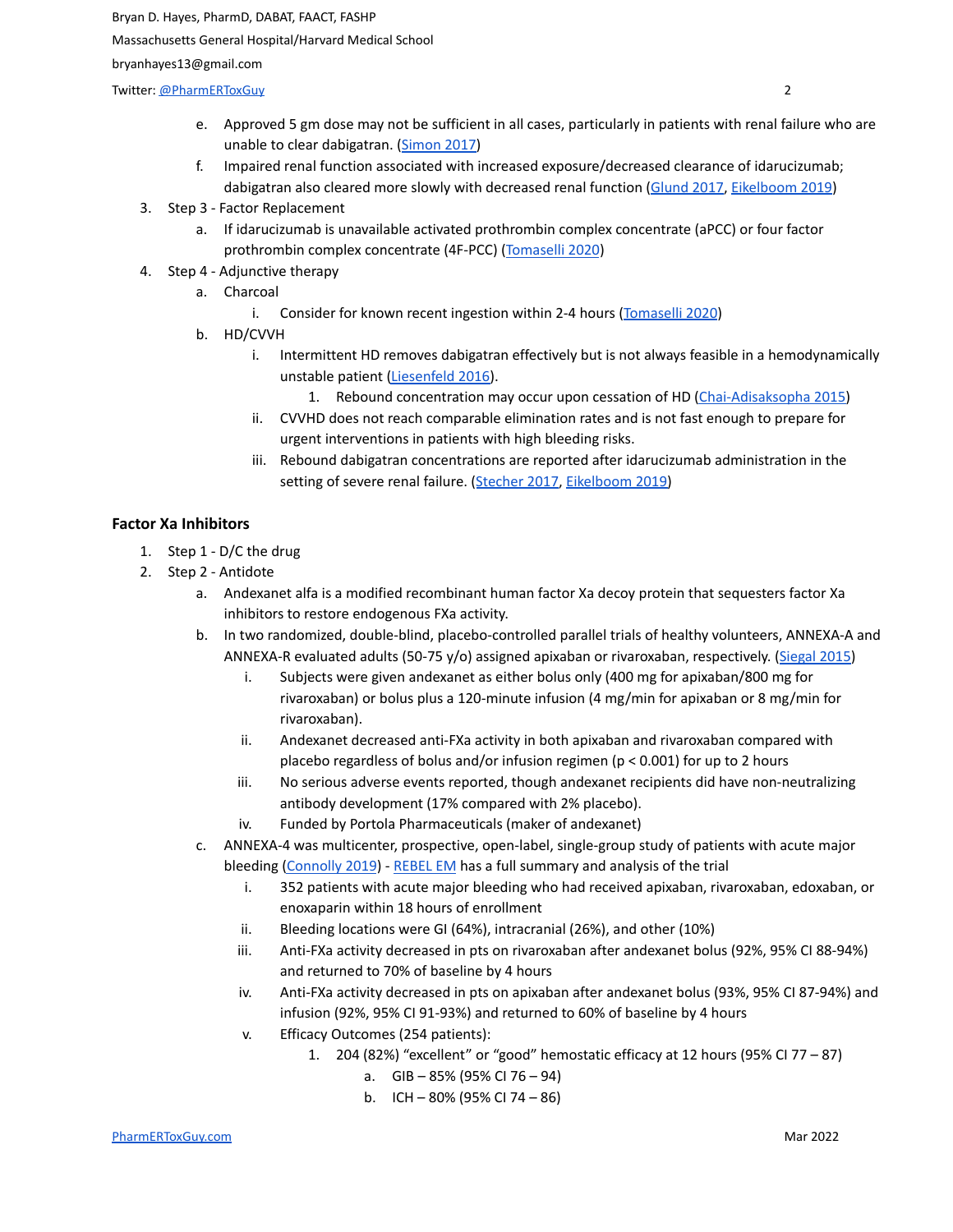Twitter: <u>[@PharmERToxGuy](https://twitter.com/PharmERToxGuy)</u> 3

- 2. Safety Outcomes:
	- a. Death within 30 days occurred in 49 patients (14%)
	- b. Thrombotic events occurred in 34 patients (10%)
- vi. No control group
- vii. Funded by Portola Pharmaceuticals
- 3. Step 3 Factor Replacement
	- a. Many hospitals use 4F-PCC in place of Andexxa
	- b. SR and MA found no difference between the two treatments, though the quality of trials is low [\(Nederpelt](https://pubmed.ncbi.nlm.nih.gov/33967205/) 2021, [Jaspers](https://onlinelibrary.wiley.com/doi/full/10.1002/rth2.12518) 2021, [Shrestha](https://www.ncbi.nlm.nih.gov/pmc/articles/PMC8783383/) 2021)
	- c. Cost-effectiveness analysis may favor andexanet, but low-quality data [\(Fanikos](https://pubmed.ncbi.nlm.nih.gov/35168455/) 2022)
	- d. Thrombin generation 76% higher w/ 4F-PCC vs placebo at 30 min and 24% higher at 24 hrs [\(Nagella](https://pubmed.ncbi.nlm.nih.gov/27170068/) [2016](https://pubmed.ncbi.nlm.nih.gov/27170068/))
	- e. ACC recommends andexanet alfa as first-line, but 4F-PCC or aPCC if AA not available [\(Tomaselli](https://pubmed.ncbi.nlm.nih.gov/32680646/) 2020)
- 4. Step 4 Adjunctive therapy
	- a. Charcoal
		- i. Effective at reducing rivaroxaban absorption at least 8 hours post-dose [\(Ollier](https://www.ncbi.nlm.nih.gov/pubmed/27910037) 2017)
		- ii. Probably not helpful in GI bleeding, patient already has life-threatening bleeding
		- iii. May consider if patient overdoses and presents to hospital within the following 8+ hours

#### **Warfarin**

- 1. Step 1 D/C the drug
- 2. Step 2 Antidote
	- a. Vitamin K (phytonadione) remains a mainstay of treatment for reversing warfarin.
	- b. Vitamin K effects delayed (even IV); initial INR reduction with IV takes 6 to 8 hours [\(Kalus](https://www.ncbi.nlm.nih.gov/pubmed/23640528) 2013)
	- c. Vit K alone is not sufficient for rapid reversal; ICH pts at risk of experiencing hematoma expansion early on after the initial bleed. (Brott [1997;](https://www.ncbi.nlm.nih.gov/pubmed/8996478) [Kazui](https://www.ncbi.nlm.nih.gov/pubmed/8841330) 1996; [Huttner](https://www.ncbi.nlm.nih.gov/pubmed/16675739) 2006)
	- d. Recommended dose/route: 5-10 mg IV ([Hemphill](https://www.ncbi.nlm.nih.gov/pubmed/26022637) 2015; [Holbrook](https://www.ncbi.nlm.nih.gov/pubmed/22315259) 2012)
	- e. Infusion rate should not exceed 1 mg/minute to minimize the risk of anaphylactoid reactions; many institutions dilute a 10 mg IV vitamin K dose in 50 or 100 mL of 0.9% sodium chloride.
	- f. Oral onset time is too long in emergent cases, subcutaneous associated with erratic and unpredictable absorption, and IM may cause bleeding and hematoma formation at the injection site. [\(Lubetsky](https://www.ncbi.nlm.nih.gov/pubmed/14609783) 2003; [Crowther](https://www.ncbi.nlm.nih.gov/pubmed/12186515) 2002; [Watson](https://www.ncbi.nlm.nih.gov/pubmed/11722425) 2001)
- 3. Step 3 Factor Replacement
	- a. Four-Factor Prothrombin Complex Concentrate (4F-PCC)
		- i. Recommended by ACC [\(Tomaselli](https://pubmed.ncbi.nlm.nih.gov/32680646/) 2020) INR 2-4: 25 units/kg, INR 4-6: 35 units/kg, INR >6: 50 units/kg
		- ii. Available in Europe since 1996; approved in U.S. in 2013; contains concentrated source of inactivated coagulation factors II, VII, IX, and X
			- 1. Faster INR reversal compared to FFP [\(Goldstein](https://www.ncbi.nlm.nih.gov/pubmed/25728933) 2015; [Sarode](https://www.ncbi.nlm.nih.gov/pubmed/23935011) 2013)
			- 2. Package insert dosing of 4F-PCC for urgent VKA reversal recommends 25-50 units/kg of factor IX (maximum weight of 100 kg) based on the patient's body weight and INR
			- 3. Concomitant IV vitamin K 5-10 mg to maintain coagulation factor levels to prevent a rebound INR elevation (Sin [2016\)](https://www.ncbi.nlm.nih.gov/pubmed/27546767)
			- 4. Currently no robust safety/effectiveness evidence of repeat 4F-PCC dosing
			- 5. If INR ≥1.4 after 4F-PCC, consider further correction with FFP ([Frontera](https://www.ncbi.nlm.nih.gov/pubmed/26714677) 2016)
		- iii. 4F-PCC vs. FFP ([Sarode](https://www.ncbi.nlm.nih.gov/pubmed/23935011) 2013)